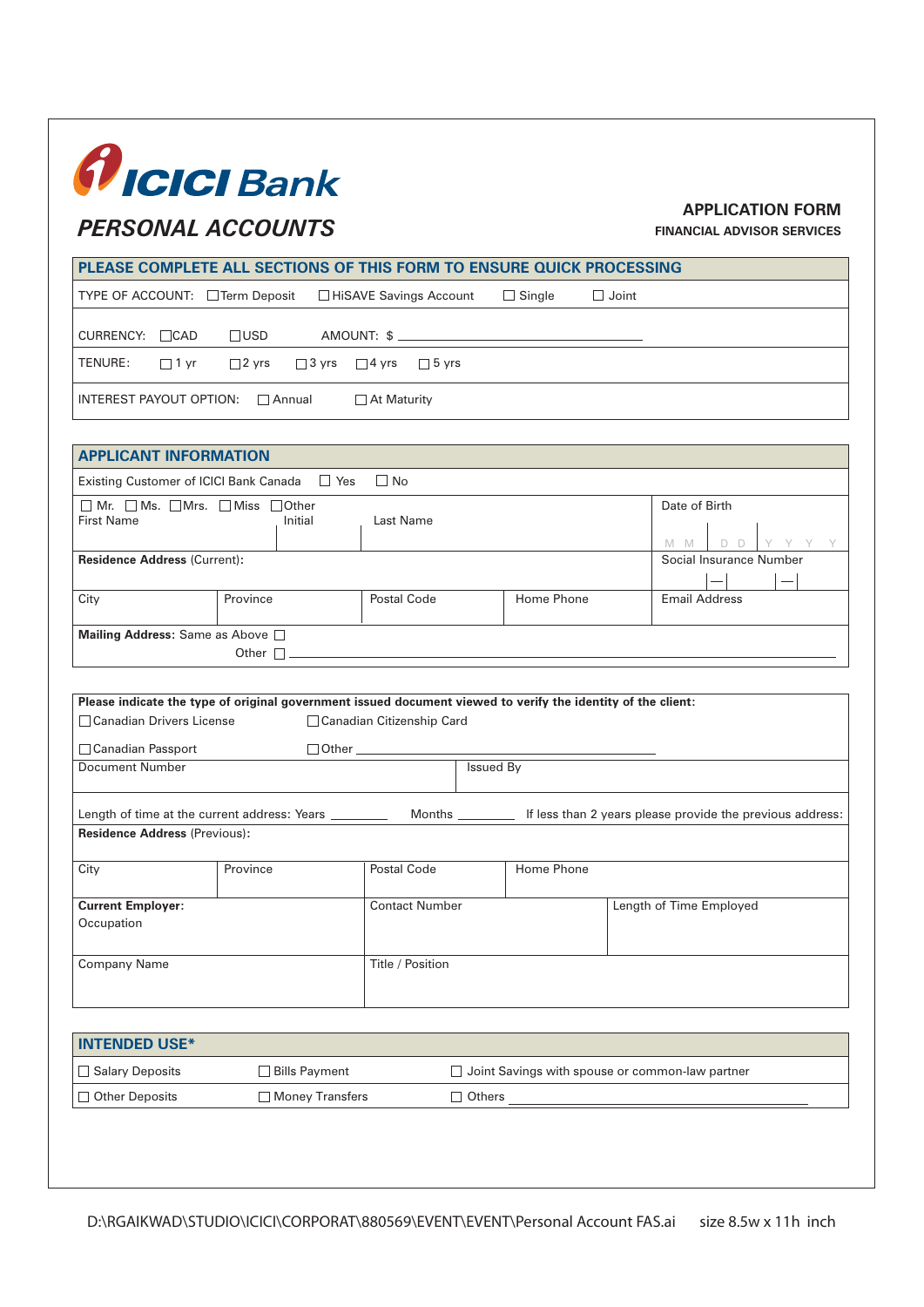| <b>JOINT APPLICANT INFORMATION</b>                                                                                                       |                             |             |            |                         |  |
|------------------------------------------------------------------------------------------------------------------------------------------|-----------------------------|-------------|------------|-------------------------|--|
| $\Box$ No<br>Existing Customer of ICICI Bank Canada<br>$\Box$ Yes                                                                        |                             |             |            |                         |  |
| $\Box$ Mr. $\Box$ Ms. $\Box$ Mrs. $\Box$ Miss $\Box$ Other<br><b>First Name</b>                                                          | Initial                     | Last Name   |            | Date of Birth<br>$M$ M  |  |
| <b>Residence Address (Current):</b>                                                                                                      |                             |             |            | Social Insurance Number |  |
|                                                                                                                                          |                             |             |            |                         |  |
| City                                                                                                                                     | Province                    | Postal Code | Home Phone | <b>Email Address</b>    |  |
| Mailing Address: Same as Above<br>Other $\Box$                                                                                           |                             |             |            |                         |  |
| Please indicate the type of original government issued document viewed to verify the identity of the client:                             |                             |             |            |                         |  |
| $\Box$ Canadian Drivers License                                                                                                          | □ Canadian Citizenship Card |             |            |                         |  |
| □ Canadian Passport                                                                                                                      |                             |             |            |                         |  |
| Document Number                                                                                                                          |                             | Issued By   |            |                         |  |
| Months _____________ If less than 2 years please provide the previous address:<br>Length of time at the current address: Years _________ |                             |             |            |                         |  |
| <b>Residence Address (Previous):</b>                                                                                                     |                             |             |            |                         |  |
| City                                                                                                                                     | Province                    | Postal Code | Home Phone |                         |  |

| <b>THIRD APPLICANT INFORMATION</b>                                                                                                                                                                                                                                                                                                                                                                                  |          |             |  |            |                             |
|---------------------------------------------------------------------------------------------------------------------------------------------------------------------------------------------------------------------------------------------------------------------------------------------------------------------------------------------------------------------------------------------------------------------|----------|-------------|--|------------|-----------------------------|
| Existing Customer of ICICI Bank Canada □ Yes<br>$\Box$ No                                                                                                                                                                                                                                                                                                                                                           |          |             |  |            |                             |
| Mr. $\Box$ Ms. $\Box$ Mrs. $\Box$ Miss $\Box$ Other<br>$\Box$<br><b>First Name</b>                                                                                                                                                                                                                                                                                                                                  | Initial  | Last Name   |  |            | Date of Birth<br>D D<br>M M |
| <b>Residence Address (Current):</b>                                                                                                                                                                                                                                                                                                                                                                                 |          |             |  |            | Social Insurance Number     |
|                                                                                                                                                                                                                                                                                                                                                                                                                     |          |             |  |            |                             |
| City                                                                                                                                                                                                                                                                                                                                                                                                                | Province | Postal Code |  | Home Phone | <b>Email Address</b>        |
| Mailing Address: Same as Above<br>Other $\Box$<br><u> 1989 - Johann John Harry Harry Harry Harry Harry Harry Harry Harry Harry Harry Harry Harry Harry Harry Harry H</u><br>Please indicate the type of original government issued document viewed to verify the identity of the client:<br>□ Canadian Drivers License<br>□ Canadian Citizenship Card<br>□ Canadian Passport<br><b>Issued By</b><br>Document Number |          |             |  |            |                             |
|                                                                                                                                                                                                                                                                                                                                                                                                                     |          |             |  |            |                             |
| Length of time at the current address: Years ______________ Months _____________ If less than 2 years please provide the previous address:<br><b>Residence Address (Previous):</b>                                                                                                                                                                                                                                  |          |             |  |            |                             |
| City                                                                                                                                                                                                                                                                                                                                                                                                                | Province | Postal Code |  | Home Phone |                             |